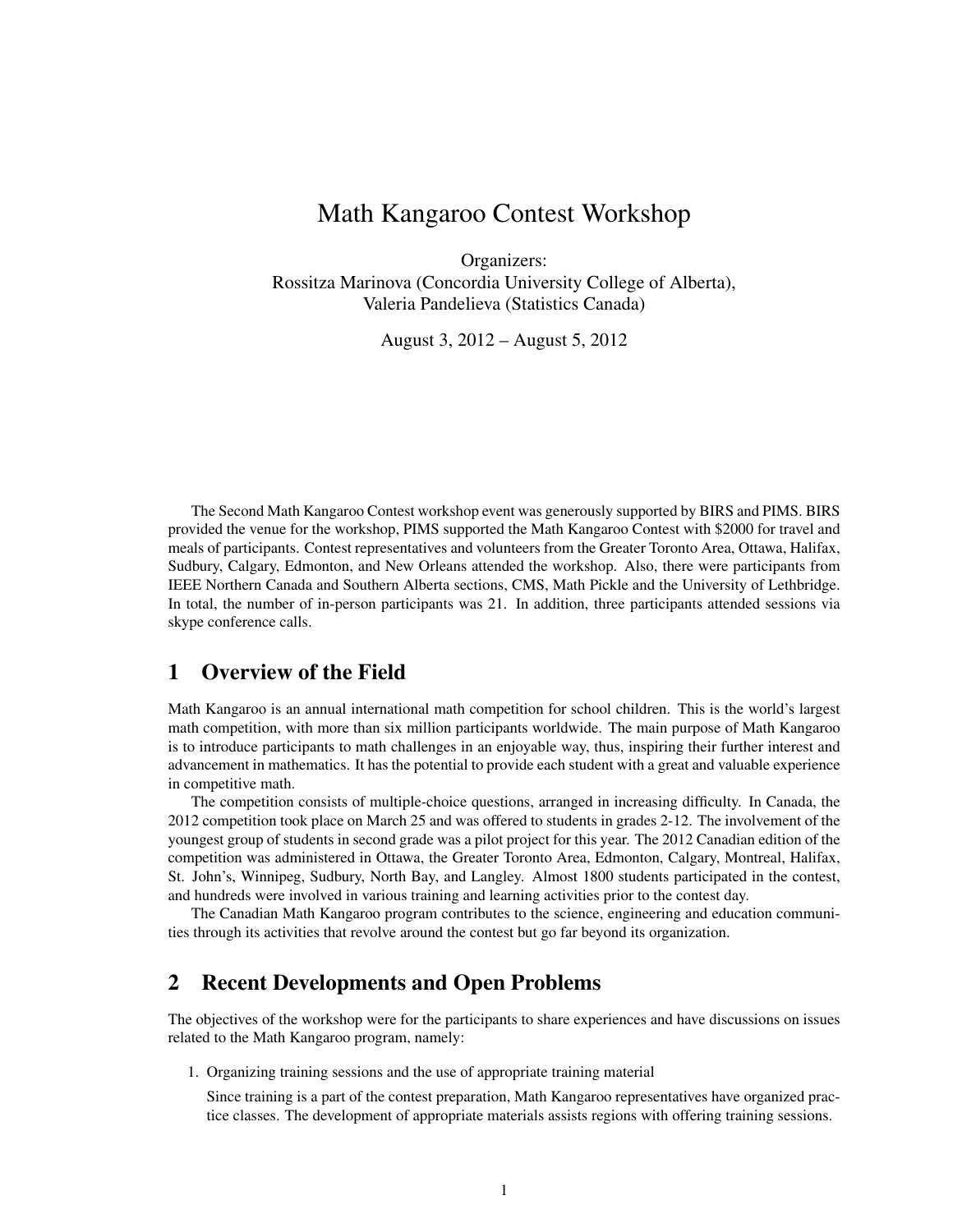2. Running math clubs and groups

Training sessions provide opportunities for school children to explore and expand their math and logical skills in a non-competitive environment. Running math clubs/circles became popular during the last years. The math outreach educational materials developed through Canadian Math Kangaroo help educators and parents to reach each student and address individual strengths and learning styles. There is an increased interest in training materials, consequently, an increased need to make these materials more accessible.

3. How to financially support activities

Financially supporting activities is important for centres if they wish to deliver more extensive training and organize long award ceremonies.

4. Pre-contest activities, contest day, and post-contest activities

Sharing experience on running the above activities always help to improve the organization of the competition.

5. Expanding the competition locally and nationally

Expanding the competition locally and nationally is a continuous process. The partnership with the Canadian Mathematical Society plays an important role in the expansion. There is a mutual interest to continue the collaboration between CMS and the Canadian Math Kangaroo contest in future. The effort put into the registration system and the contest-related support activities from the CMS staff exceeded the preliminary expectations and it was worth it. The system is functioning, the updates and improvements will require significantly less effort, and it provides a good base for handling the expected increased numbers of centres and participants in future.

6. Informing the community about the Math Kangaroo program by hosting workshops and seminars for teachers and educators

It is necessary to inform the community about the Math Kangaroo program by hosting workshops and seminars for teachers and educators. Some universities offer public lectures for parents and relatives during the competition. Math Kangaroo volunteers make presentations at conferences and meetings on the program activities.

7. Get together national and local coordinators as well as meet new coordinators and help them in the organization of the contest in their city/school

The workshop in BIRS offered a great opportunity to get together national and local coordinators as well as meet new coordinators in order to help them in the organization of the contest in their city/school.

8. Sending winners in Europe to participate in math camps

Sending winners in Europe to participate in math camps or/and organizing math camps in USA and Canada are objectives of Math Kangaroo that need solutions.

9. Organizing math camps in USA and Canada for winners from USA, Canada, Mexico, France, Romania, Bulgaria, Poland, and others

This is a long-term goal of CMKC, which requires planning and cooperation with other organizations.

The Math Kangaroo contest is unique to Canada. Almost all other competitions run through schools. Students can participate in Math Kangaroo independently of their home school's involvement, typically at universities. It is still one of the very few math contests available for Canadian elementary students. While the reputation, the merit, and the quality of inspired learning are at a very high level, the atmosphere on the contest day is unique compared to most of the other contests.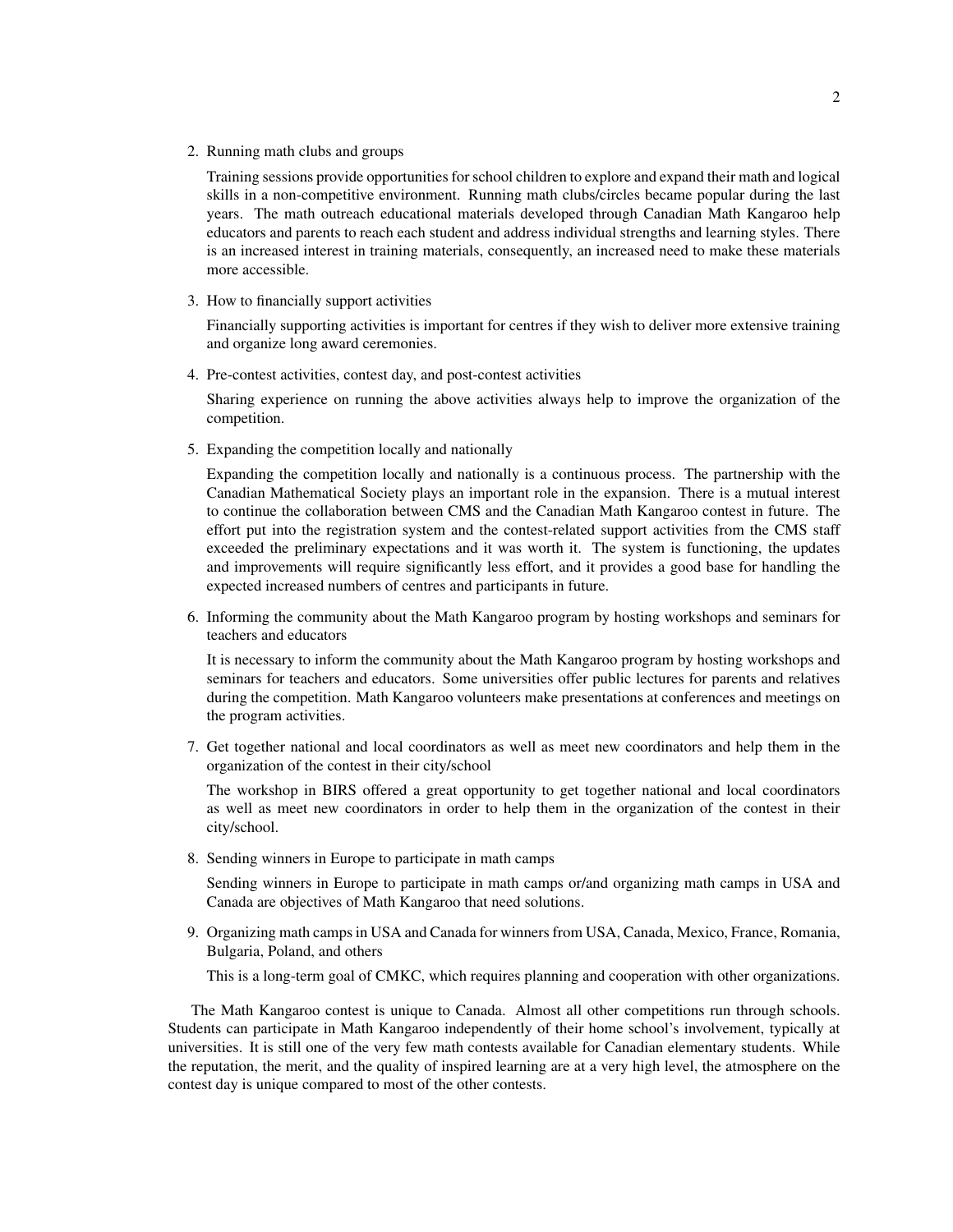#### 3 Presentation Highlights

The workshop consisted of several presentations with discussions on topics of interest to the organization and the workshop participants.

- Valeria Pandelieva: *Priorities of the Math Kangaroo contest in Canada*. The presentation started with a brief history of the Canadian Math Kangaroo and its relationship with other similar organizations including the international organization "Kangaroo without Borders." The workshop participants learned about the international organization and the ways the competition is organized in other countries. It was pointed out that the 2012 edition of the contest was successful with more then a 35% increase in participants compared to 2011 including more than 1000 students receiving training in 2012. Also, it highlighted the priorities of the organization approved by the Board of Directors in June 2012.
- Josey Hitesman and Kathy Huyng: *Administration of Math Kangaroo: legal matters associated with children; training and contest events; awards presentation; advertising; fund-raising; website; reporting; feedback*. Although relevant materials have been provided to all representatives through the administrator portal, they need to be updated and new materials should be developed.
- Rossitza Marinova: *Math enrichment activities: contest training; clubs; circles; camps*.

The purpose of the contest training classes is to introduce students to the contest environment and the type of Math Kangaroo problems. It is a problem solving class, where students also may learn new mathematical concepts; circles / clubs have been offered in some Math Kangaroo centres and the material can go beyond the standard curriculum. The atmosphere is relaxed rather than formal and students are encouraged to share ideas and solve problems together. International Math Kangaroo camps provide a unique experience in an international environment and there have been several attempts for organizing (or at least participating) in regional summer math camps.

- Gordon Hamilton from Math Pickle [1] talked about math enrichment programs and demonstrated a sample lesson on unsolved problems for third grade students.
- Anis Haque, M. Sherman: *IEEE and Mathematics*. This presentation consisted of an overview of the organization IEEE and its Teachers In-Service Program (TISP). Two lesson plans were discussed. A demonstration on how binary system can be used to build circuits was made.
- Tchavdar Marinov: *Introduction to EIFX*. This presentation introduced participants to L<sup>A</sup>TEX, including how to install and start with the editing system. Examples were provided for illustration.
- Sophie Chrysostomou from Toronto and Mariya Svishchuk from Calgary each gave 15 minutes presentations regarding the competition in their city.
- Johan Rudnick, the Executive Director of the Canadian Mathematical Society (CMS) gave an hour talk on the role of CMS and its partnership with Canadian Math Kangaroo Contest (CMK). CMS and CMK have worked together since 2011 and intend to continue their collaboration.

#### 4 Meeting Progress Made

As part of the workshop, the Canadian Math Kangaroo Contest held its Annual General Meeting on Sunday, August 5th. The 2012 Annual report was presented by Valeria Pandelieva and it stressed again on the priorities for the next two years. The 2012 Financial report was presented by Rossitza Marinova. A discussion on the two reports took place and the reports were approved. A new Board of Directors was elected, as follows: Valeria Pandelieva, Rossitza Marinova, Pamela Brittain.

The two-days BIRS workshop facilitated discussions and decisions on how to further improve the organization of the Math Kangaroo program. In particular, this includes contributions from all members and interested workshop participants to the priority areas and activities as follows: transition and future collaboration with CMS; website improvements and automated marking; development of forms, templates, promotional materials; corporate policies; translation in French.